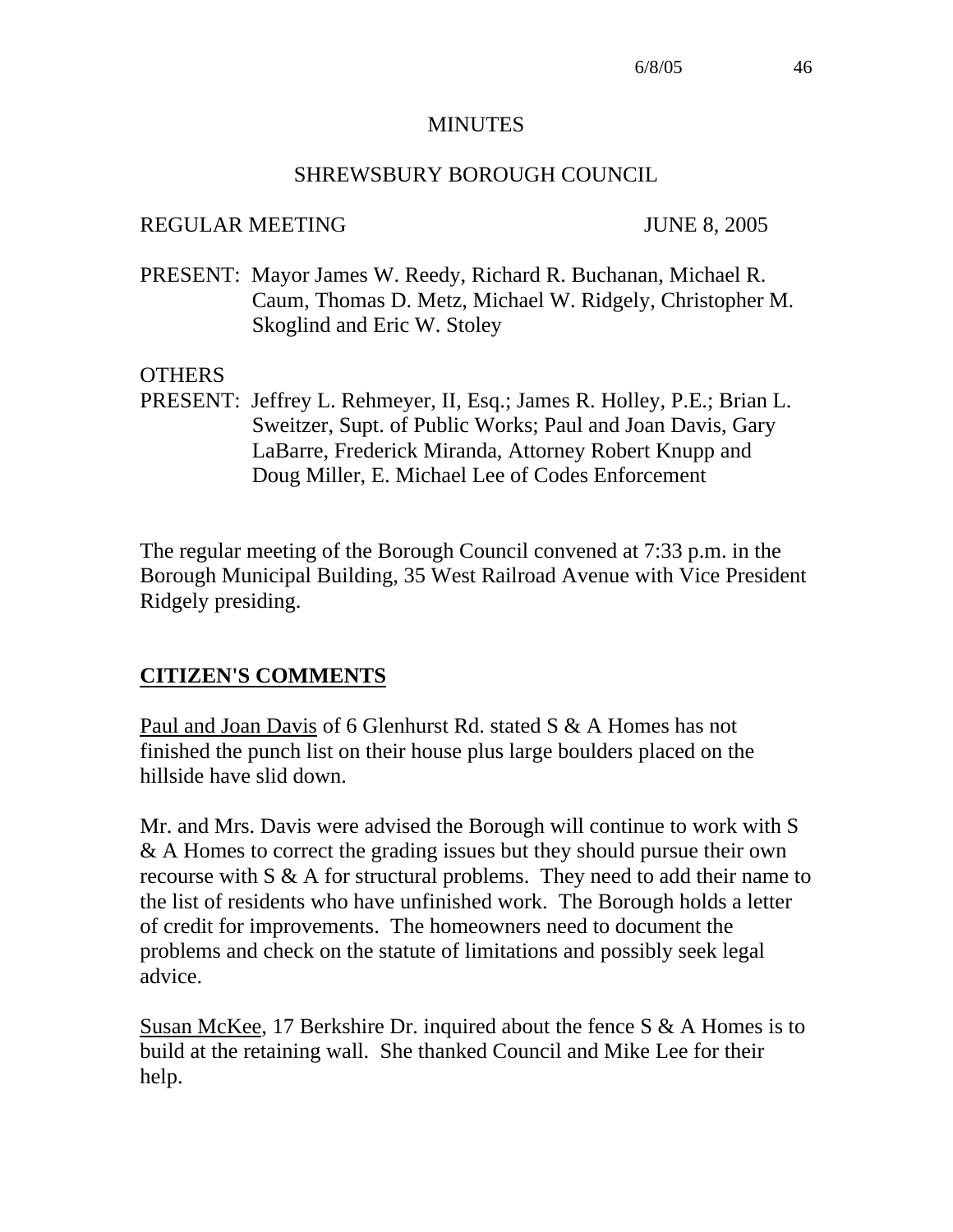Mike Lee stated a lot of grading work has been finished.  $S \& A$  Homes seems to be willing to cooperate and they said they'd have things cleaned up by the end of July.

Gary LaBarre of the SPCG, informed Council that their annual Field day will be on Saturday, June 25 at Codorus State Park.

# **APPROVAL OF MINUTES**

C. Skoglind moved to approve the minutes of the May 11 meeting.

E. Stoley seconded. The motion carried with all in favor.

# **APPROVAL OF EXPENDITURES AND REPORT OF ACCOUNTS**

C. Skoglind moved to approve the expenditures and report of accounts for March.

M. Caum seconded. The motion carried with all in favor.

M. Caum moved to approve the expenditures and report of accounts for April.

R. Buchanan seconded. The motion carried with all in favor.

# **BILLS**

The bill list was presented for May: General account: check numbers 6741 thru 6795 totaling \$56,411.66; Water account: check numbers 3253 thru 3271 totaling \$16,816.71; Sewer account: check numbers 2742 thru 2758 totaling \$62,044.74; Highway Aid account: no checks. Total disbursements for month: \$135,273.11.

- E. Stoley moved to approve the bill list for May.
- R. Buchanan seconded. The motion carried with all in favor.

# **SUBDIVISION AND LAND DEVELOPMENT BUSINESS**

Letter of Credit for Valley View Grove expires on 6/27/05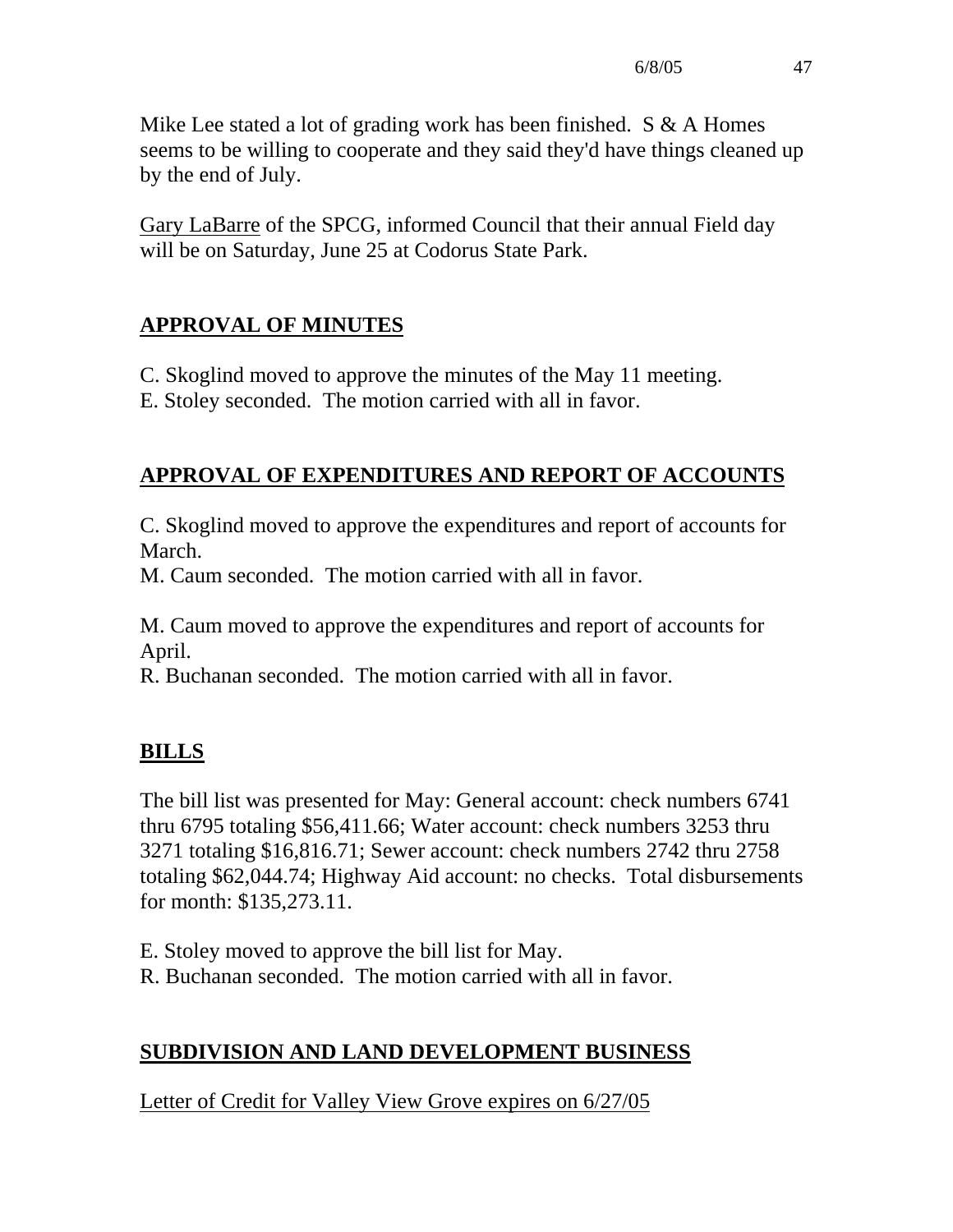The letter of credit needs to be renewed for another year in the same amount.

## **REPORTS**

## **Codes Enforcement** – E. Michael Lee

## Weaver Precast

The engineer is still evaluating storm water runoff which is holding up the revised land development plan. Mike will send a letter stating we need a date when the plan will be filed.

## Covington Ridge

The banks have been cut down and seeding was done. S & A Homes stated they want to be finished by the end of July. After the grading work is done, Mike Lee and Engineer Holley will meet to check and measure the slopes.

#### Signs

Codes Enforcement has hired a part-timer to inventory and evaluate signs. This is a one time inventory to verify a permit was issued. There are signs that are in the line of sight, too close to the road and more than allowed under the ordinance.

## Grim's Glass and Plastics

Mike stated he was at the property three times, May 31, June 3 and June 7. The outside of the property has been brought into compliance, debris has been removed, rubbish is gone, property was mowed and racks put away. He was not allowed to access the back warehouse and there are more issues to address in the shop area. Mr. Miller wants to gate the dumpster area and in the back of the shop he wants to put a gate at the walkway to be able to store items.

## **8:07 p.m. Bids for Water Protection Sign Installation**

Three bids were received for the installation of the water protection signs to be placed along I-83: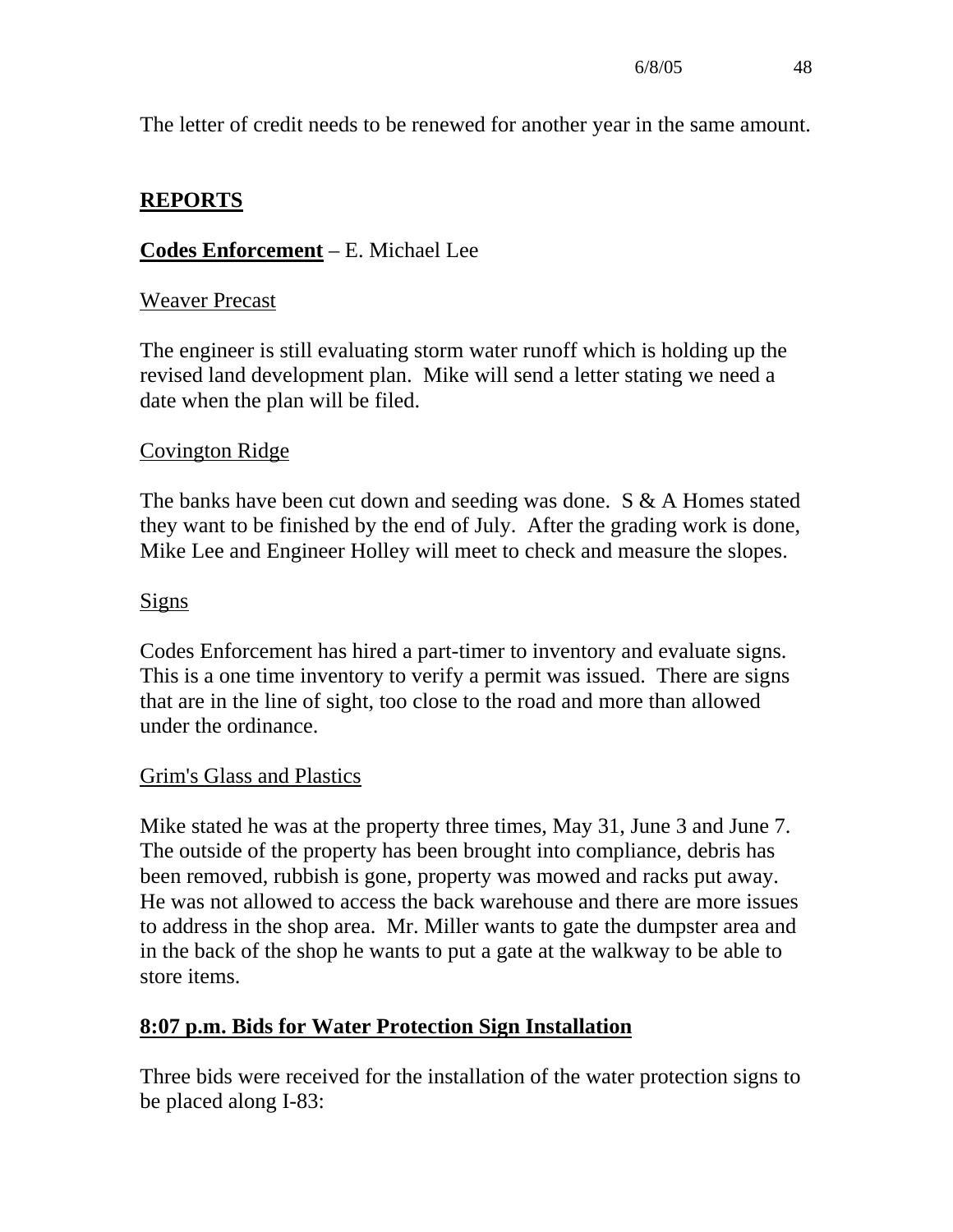| 1) Collinson, Inc.        | \$6,720.00                  |
|---------------------------|-----------------------------|
| 2) D.E. Gemmill, Inc.     | \$13,436.15                 |
| 3) Andrew W. Nissly, Inc. | $$8,190.00$ , extra if rock |

The Collinson, Inc. bid is on their own sheet with Conditions on the back. If this bid is accepted, it is under the condition that our specifications must be met.

R. Buchanan moved to accept the bid of Collinson, Inc. in the amount of \$6,720.00 for installation of the four signs with the condition that our terms and conditions need to be followed.

M. Caum seconded. The motion carried with all in favor.

An executive session was called at 8:11 p.m. to discuss the Grim's Glass pending litigation matter.

The meeting was reconvened at 8:52 p.m.

## **Water & Sewer** – Richard R. Buchanan

## **Joint Sewer Meeting**

The meeting held on May 12 went very well. Since then, we sent a letter stating we feel comfortable with Shrewsbury Township's data and New Freedom Borough responded that if we're comfortable with it, then they will begin signing the sewer modules for property in the Township. CGA Law Firm wrote to confirm we are waiting on their justification of charging three property owners \$12,000 for a tapping fee. They have put their auction plans on hold. Eng. Holley has the information to now respond to their request regarding the billing of Township sewer customers.

## Pumphouse Wells

The weir will be installed this week which will complete the necessary construction. After DEP surveys the site the wells can be put into operation.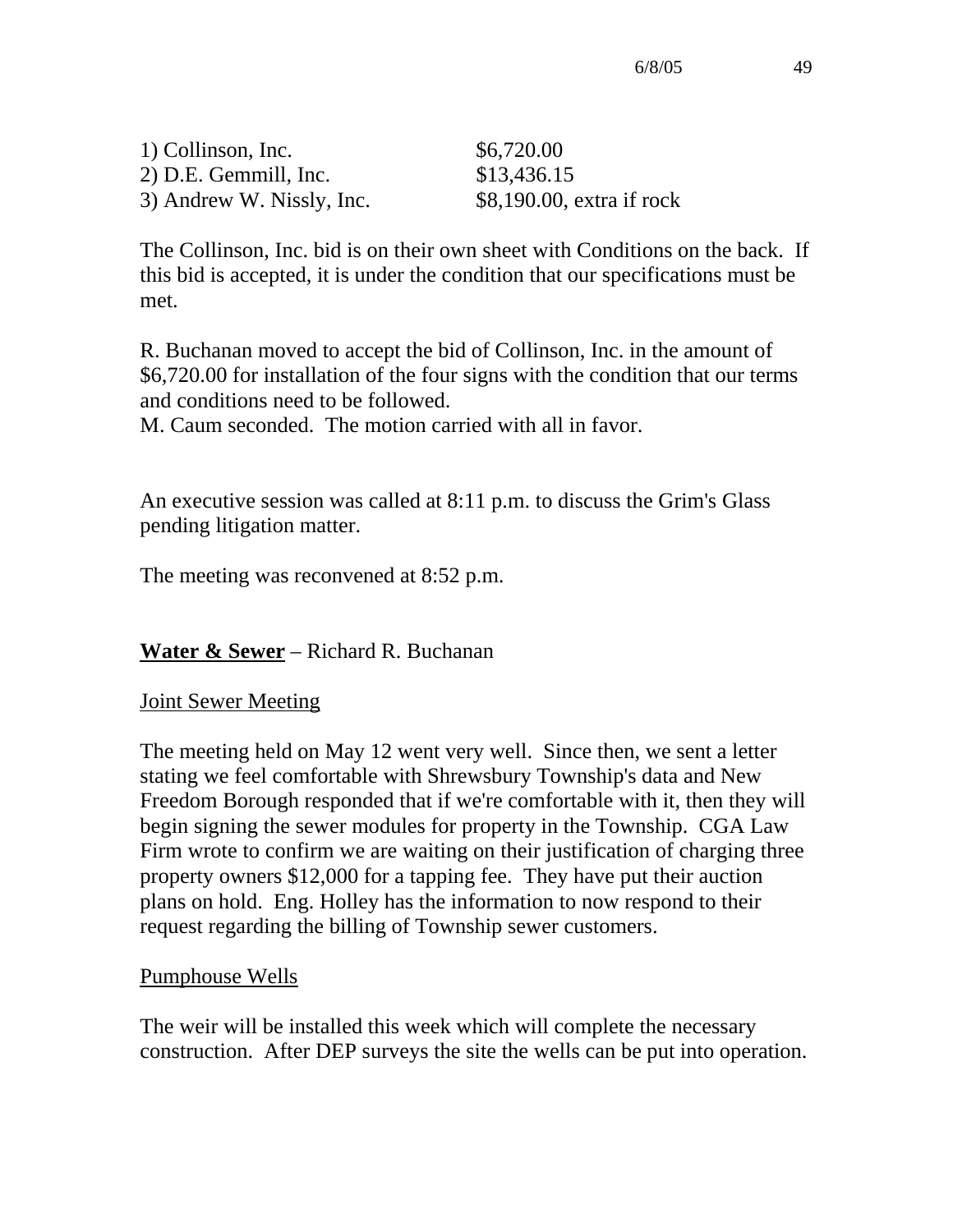## **Public Roads & Lighting** – Christopher M. Skoglind

#### Mount Airy Road Delineators

The plan for the delineators at the shopping center has now been approved to include some at the Cardinal Drive intersection.

#### Shrewsbury Elementary School Sign

B. Sweitzer obtained pricing for two directional signs and with hardware the total comes to \$368.30, which is less than the price obtained by the PTO representative. This information will be sent to the school district. Mike Lee stated he received two calls from the school district that the district does not want to change the existing sign.

#### Cleaning of Storm Drains

The Committee will look at what we got for this year's pricing and then plan for next year. The drains had never been cleaned.

#### Covington Ridge Traffic Study for Stop Intersections and Speed

C. Skoglind authorized Sol. Rehmeyer to prepare the ordinance for adoption. E. Stoley seconded. The motion carried with all in favor.

## **Public Lands, Buildings and Finance** – Michael W. Ridgely

#### Public Works Storage Building

Poole Construction is moving in to begin construction this week.

C. Skoglind moved to approve the change order in the amount of \$5,000.00 to include a wash bay area and drain.

E. Stoley seconded. The motion carried with all in favor.

R. Buchanan further moved that change orders of up to \$5,000.00 be preapproved pending notification of the Committee.

T. Metz seconded. The motion carried with all in favor.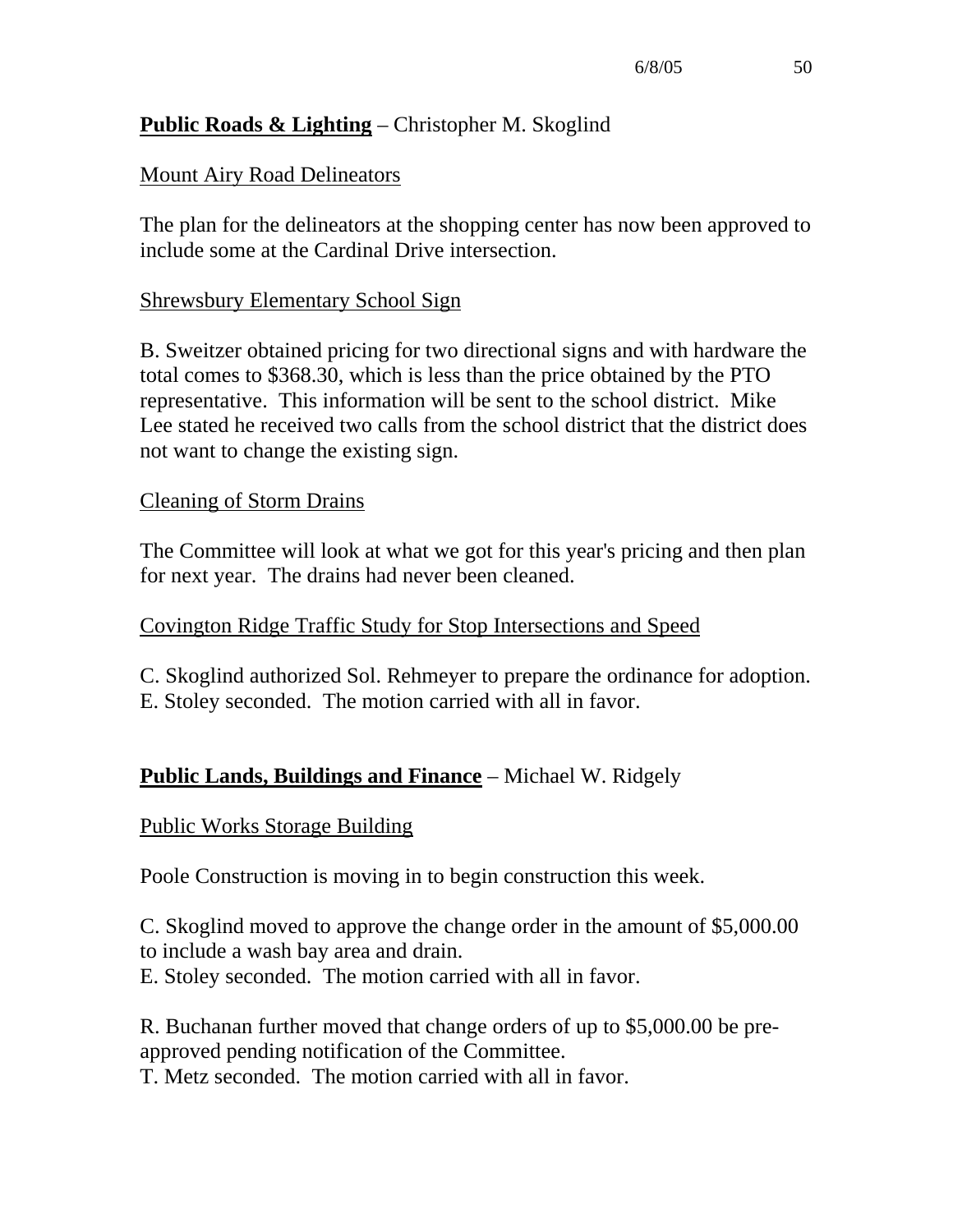## Library Lease

The 25 year lease has been signed and the \$1,000.00 security deposit has been deposited into the general fund (Borough retains the interest). Utilities were put in Penn-Mar's name as of May 1. As a courtesy, the Public Works Department will mow for the rest of this season until Southern Community Services is in, possibly by November.

The Secretary was asked to notify the insurance carrier that the building has been rented.

# **ENGINEER'S REPORT**

## Faulty Storm Sewer – Covington Ridge

The company that installed the storm sewer, Abel, will be back to repair it and will reblock up the inlet and put in flowable fill.

## Shrewsbury Center Letter of Credit for Improvements

Kimco has renewed its letter of credit in the amount of \$230,000.00 for another year.

## Valley View Grove Street Lights

Met Ed will do the maintenance on the lamps and photo controls in this development, based on the resolution.

# **SOLICITOR'S REPORT**

Ordinance 2005-1 Amending Zoning Ordinance to Add the term Commercial Center

M. Caum moved to adopt Ordinance 2005-1. E. Stoley seconded. The motion carried with all in favor.

# Ordinance 2005-2 Amending Snow Ordinances 1985-7 and 1988-5.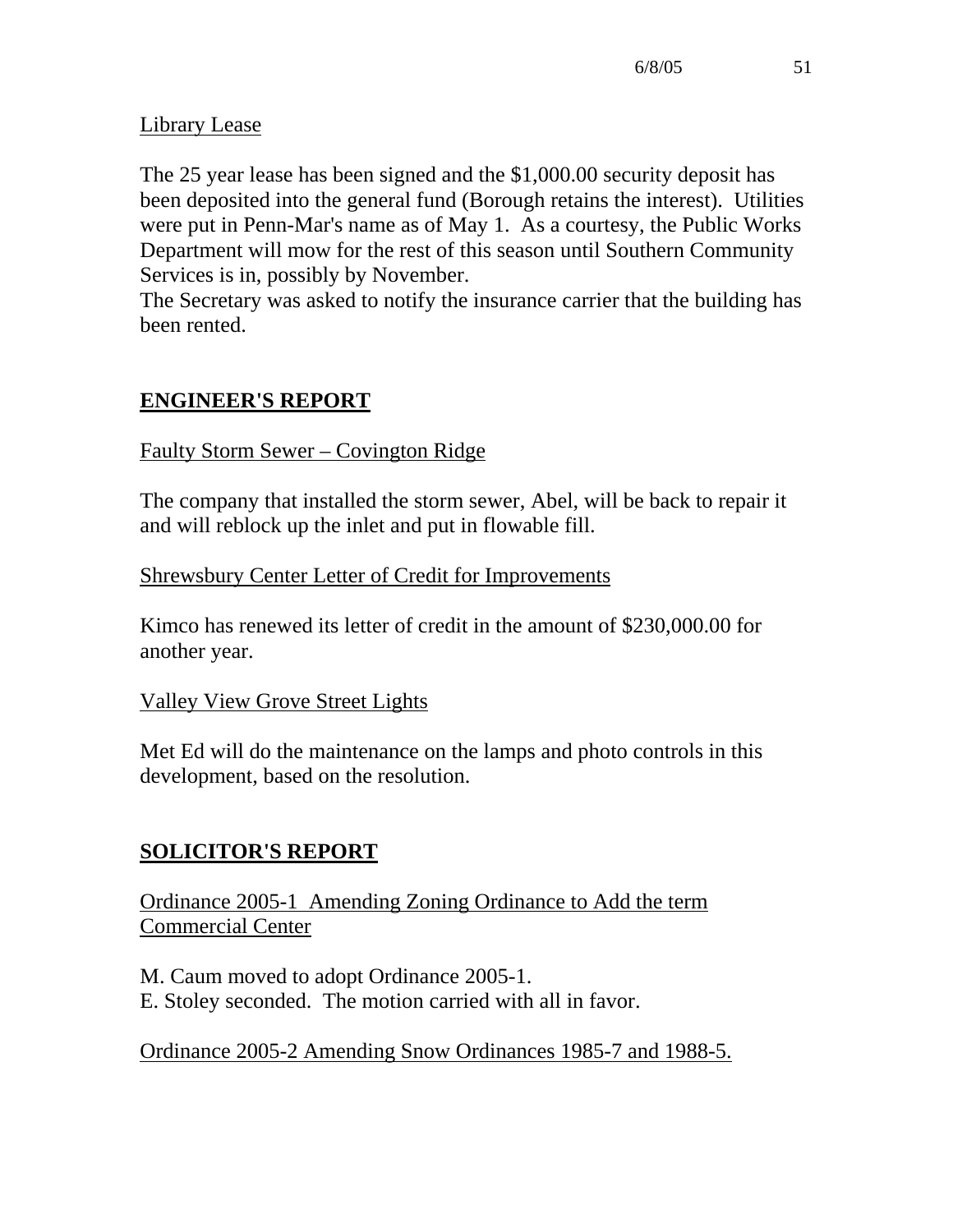The ordinance increases the cost of the fines and increases time for removal from eight hours to 12.

C. Skoglind moved to adopt Ordinance 2005-2.

R. Buchanan seconded. The motion carried with all in favor.

## Windy Hill Road Manhole Issues

Payment in the amount of \$1,500.00 has been received.

## I-83 Rest Stop EDUs

PennDOT's assistant counsel, Jason Sharp, responded to Sol. Rehmeyer's demand letter. They are more willing to offer services rather than money. Mr. Sharp was going to speak with PennDOT representatives.

## Alarm Ordinance

Chief Childs commented on the proposed ordinance which will be advertised for adoption at next month's meeting.

## Test Wells

Sol. Rehmeyer has not received any further information.

## Buffer Easement Behind Cardinal Dr.

It is the intent to have the property owners take over maintenance of the buffer area between the Deer Creek development and the homes along Cardinal Drive.

## Power of Attorney for PSAB Unemployment Compensation Plan

E. Stoley moved to approve the signing of the Power of Attorney to TALX, who is hired by PSAB to serve as claims administrator of the Unemployment Compensation plan.

T. Metz and R. Buchanan seconded. The motion carried with all in favor.

# **Public Safety, Welfare and Personnel**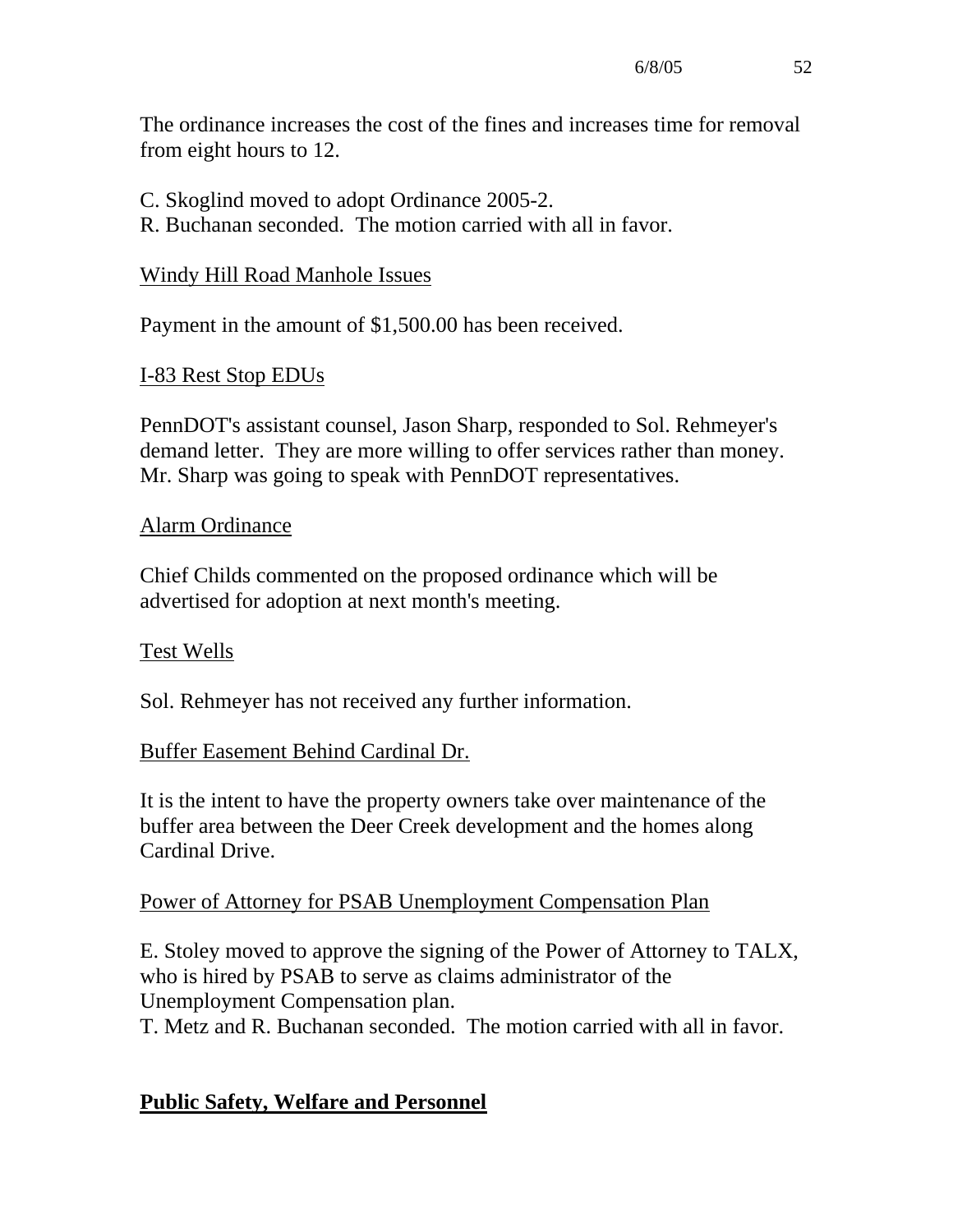## **York Area Tax Bureau**

## **Subdivision, Land Development and Zoning** – Eric W. Stoley

An item will appear in the next newsletter inviting the public to discuss signs with the Committee. Principal uses will also be discussed by the Committee.

## **Planning Commission** – Eric W. Stoley

The Planning Commission turned down the Grim's Glass plan.

## **Southern Regional Police** – Richard R. Buchanan

Meal time is being tracked to Other time. Actual Shrewsbury contributions for 2005 are \$414,586 and the 2006 projected contribution based on 2005 patrol will be roughly \$422,244. The amount of \$22,000.00 was budgeted for 2005 and the same amount was going to be budgeted for 2006 for new radios. If the County comes through with its contribution, the police commission only expects to pay about \$18,000 – 19,000.00 for new radios. The Department participates in the Drug Task Force but not in the SWAT team. The County Emergency Management Agency is trying to create two teams for emergency responses. There are a lot of unanswered questions such as what incidents classify as emergency response, who makes the decision for a call-out, would they stay in York County since Federal money would be involved, and what about municipalities who don't pay for their own police force, would they be expected to pay for services if the emergency response team was called to that municipality.

# **UNFINISHED BUSINESS**

## **NEW BUSINESS**

## Shrewsbury Elementary School

Since the first class graduated that has gone to Shrewsbury Elementary for the entire seven years, a Resolution will be given to the school.